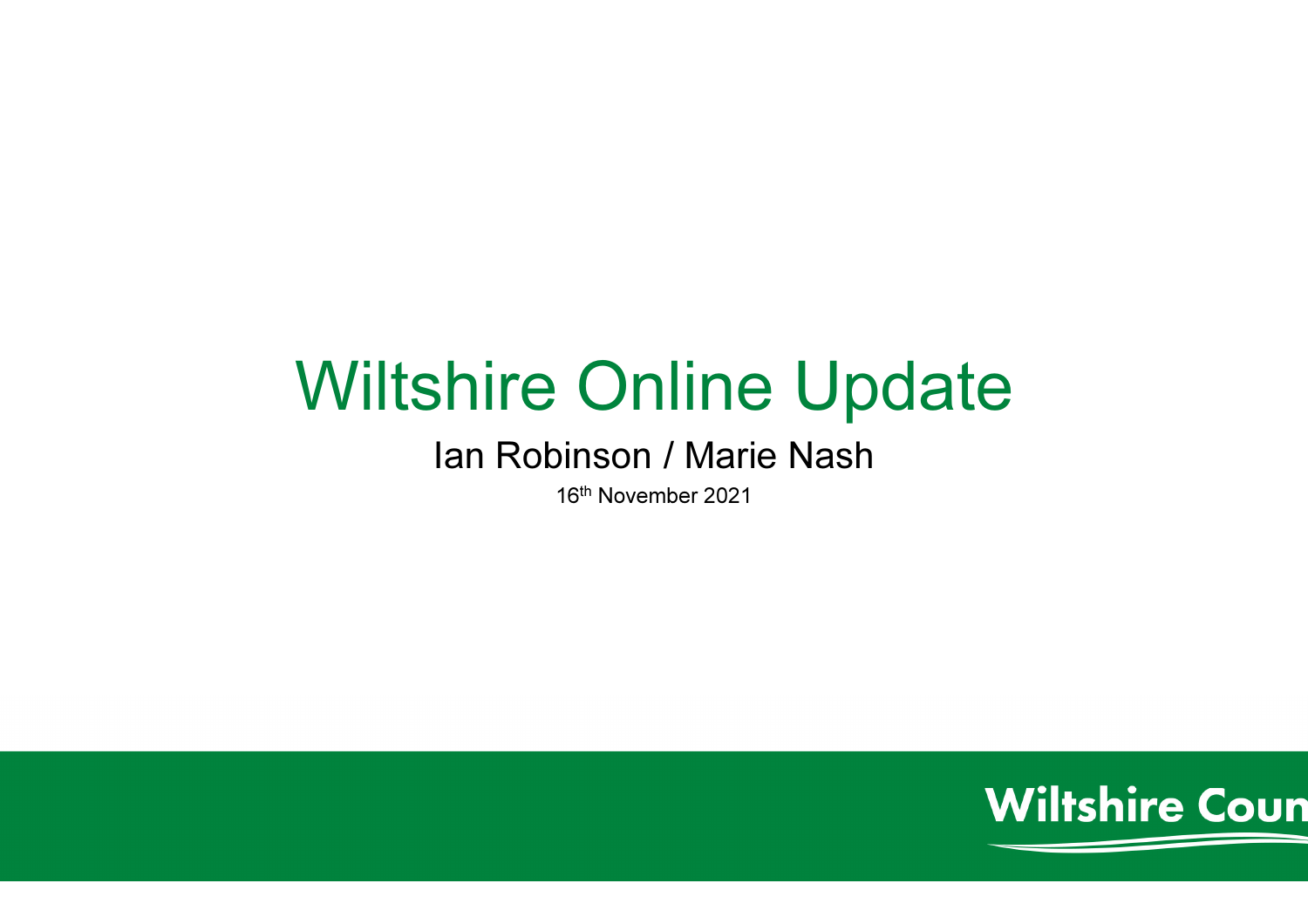### Wiltshire Online Programme Abstract

- Launched in 2013
- Targeted premises that were considered commercially nonviable
- No priority areas identified to date the programme is based on a gap funding model focused on the best value structure
- Partnership between Wiltshire Council and BDUK (DCMS)
- Four contracts awarded to date 3 Openreach, 1 Gigaclear
- Wiltshire Council's investment £15.5m

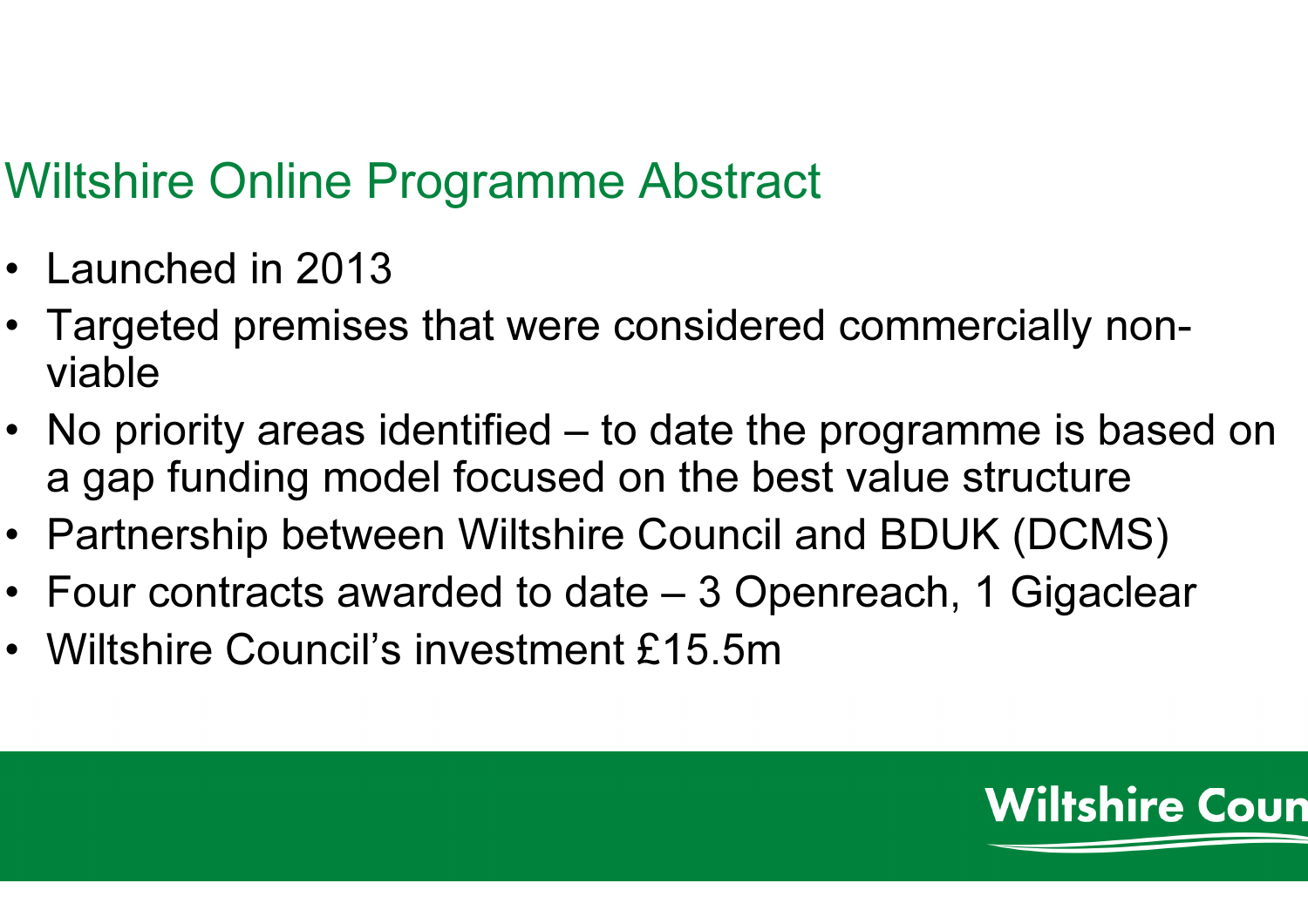## Openreach Update (all contracts complete)

Contract 1

- $\bullet$ Total value of contract £31m of which £15m Wiltshire Council
- •Over 80,000 premises upgraded to fibre of which 64,000 superfast (>24Mbps)

#### Contract 2

- •Total value of contract £5m of which £500k Wiltshire Council
- •Over 13,000 premises upgraded to fibre of which 6000 superfast and 4000 ultrafast (1Gb)

#### Contract 3

- •Total value of contract £1.5m – no Wiltshire Council funding
- •Over 1600 premises upgraded to ultrafast (1Gb)

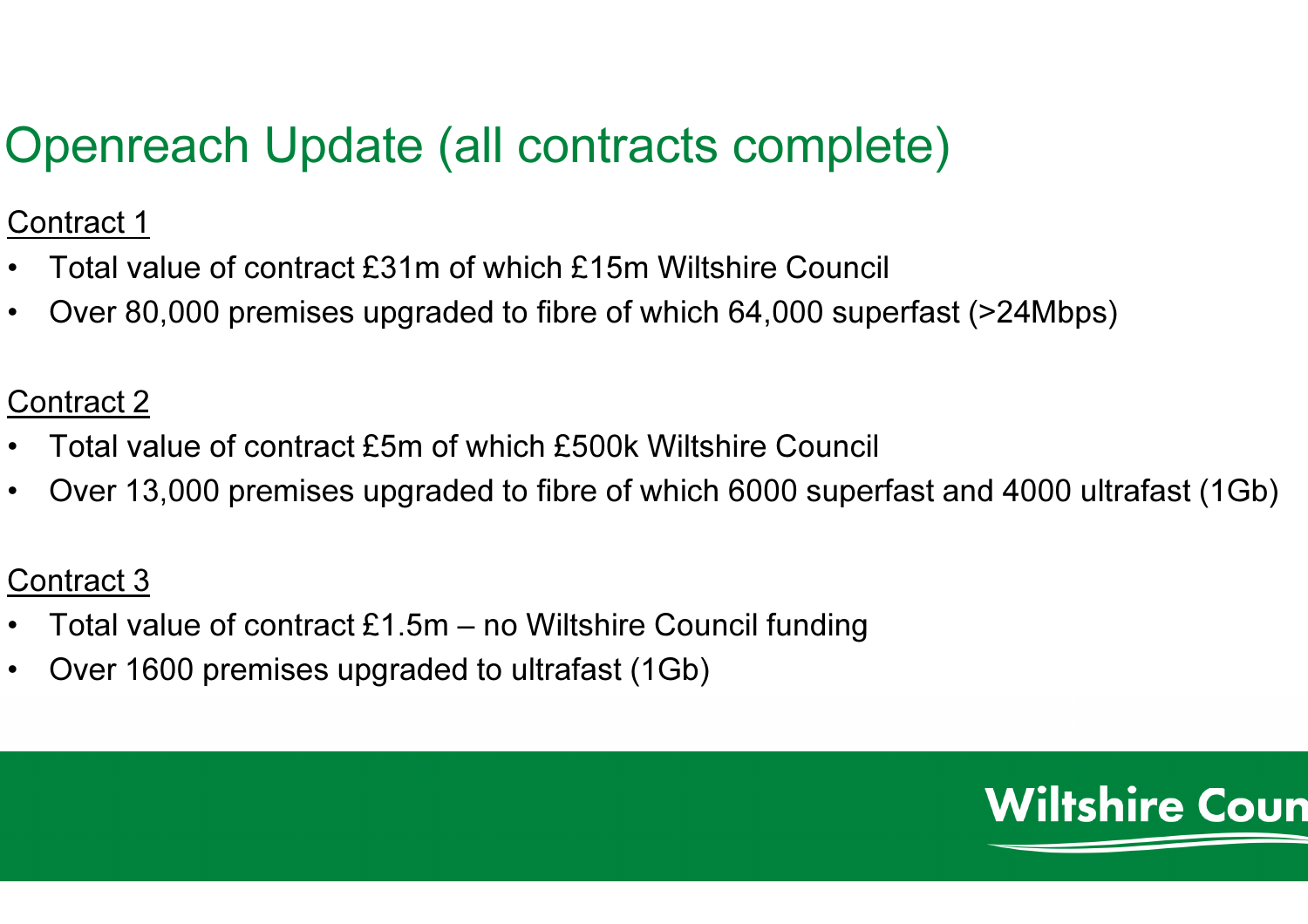### Openreach Gainshare Repayments

#### Contract 1

- £1.1m December 2016 (reinvested)
- £2.1m December 2018 (reinvested)
- £3.1m December 2020
- •£3.5m - December 2022
- •£500k - March 2023

#### Contract 2

- •£460k – September 2020
- •£550k - September 2022
- •£550k - September 2024
- •£70k - December 2024

| <b>Total Clawback Claimed to Date</b>     |
|-------------------------------------------|
| £6.8m                                     |
| <b>Forecast Clawback</b>                  |
| <b>From September '22 to December '24</b> |
| £5.17m                                    |
|                                           |

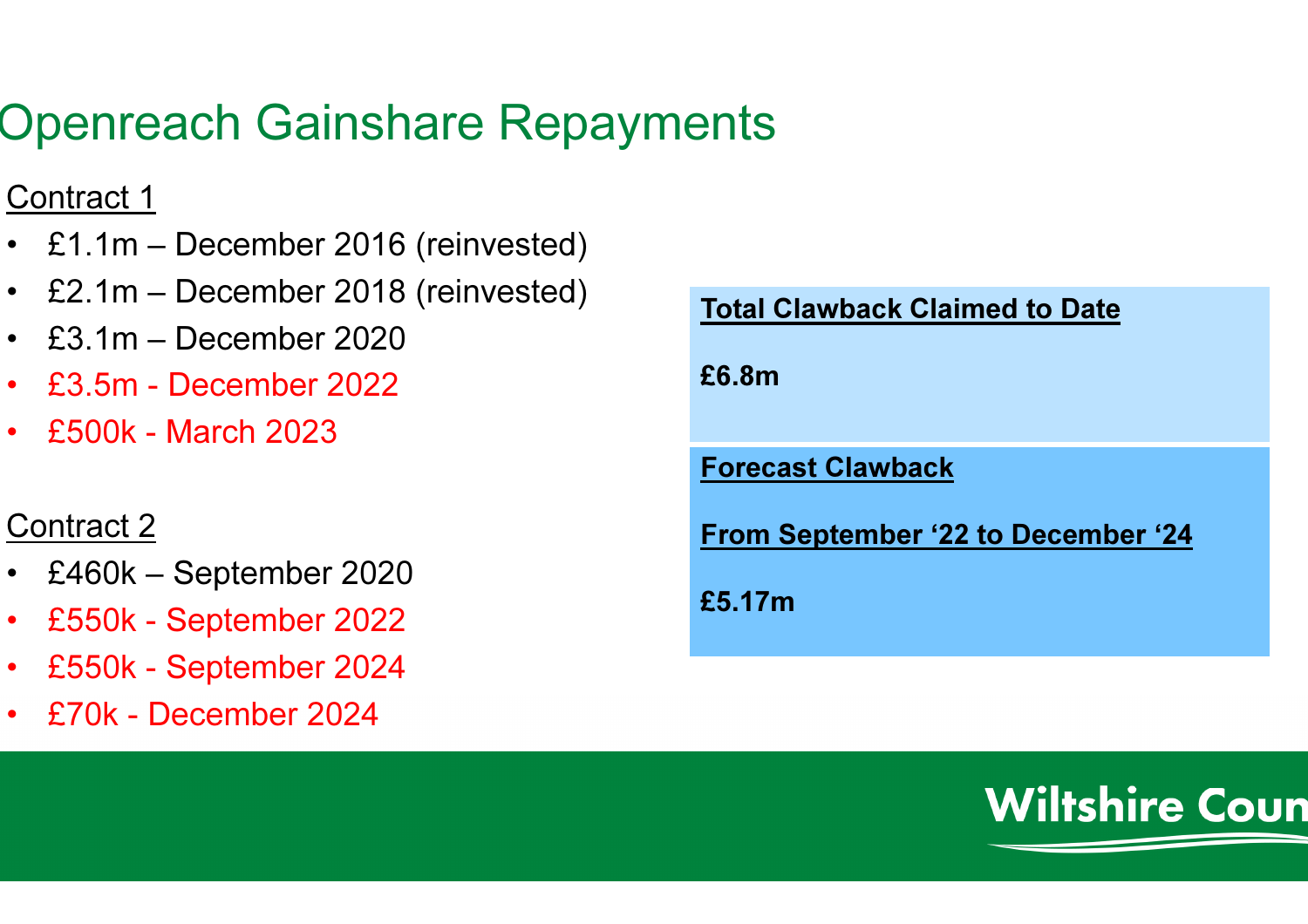### Gigaclear Update

- Total value of contract £1.5m no Wiltshire Council funding
- Contract premises 5753 (North of Wiltshire)

### Current Situation

- 2763 premises upgraded to ultrafast (1Gb)
- A number of premises to be descoped (approx. 10%)
- Gigaclear are in default (targets not reached)
- Awaiting remedial plan (due December 2021)